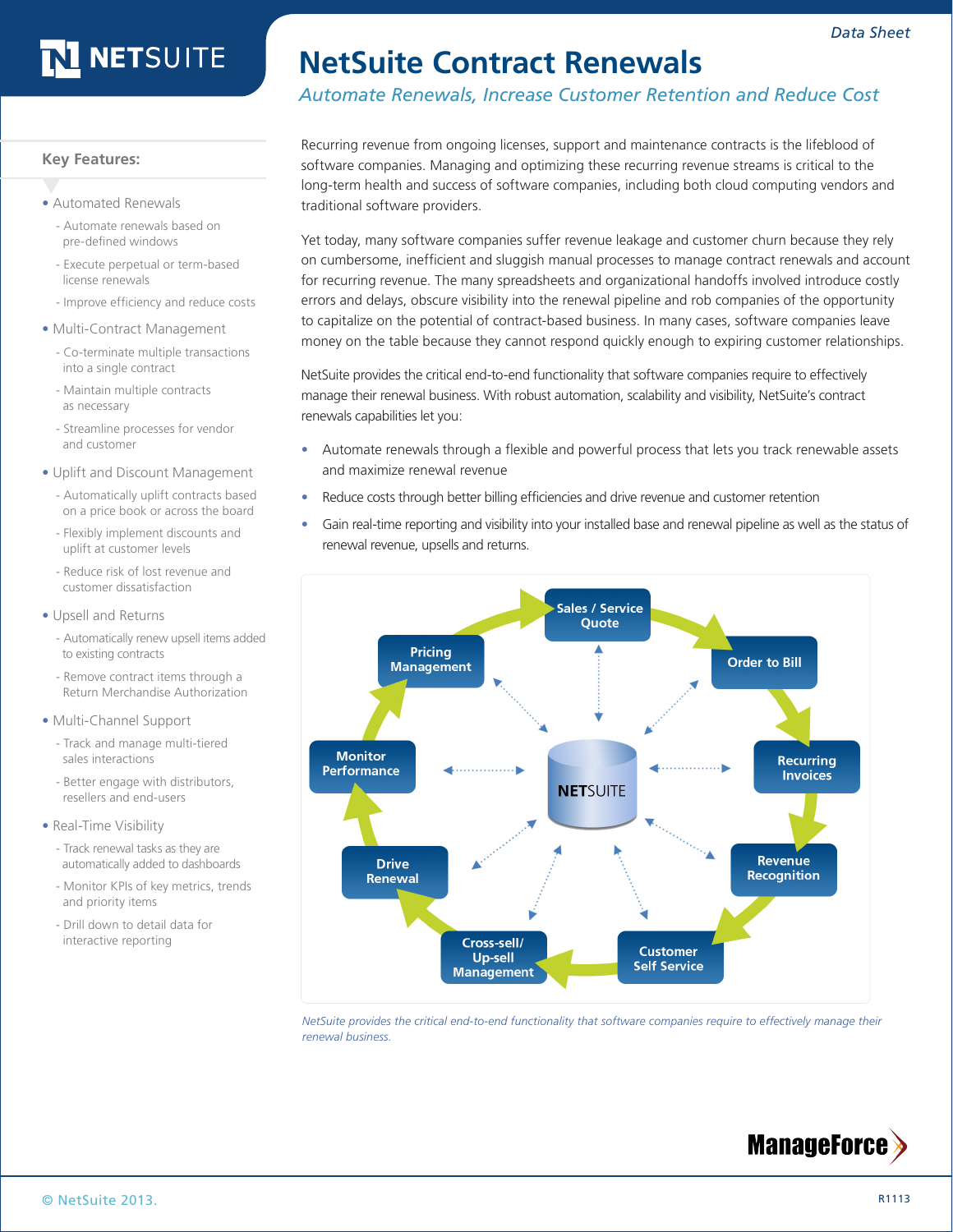# NETSUITE

### Renewal Automation

NetSuite enables customers to automatically generate renewal transactions based on a pre-defined window

### Multi-Contract Management

NetSuite's approach helps ensure maximum revenue during the renewal process

### Uplift and Discounting

NetSuite enables uplifts to be managed across the board or on a customer basis

### **Key Capabilities**

#### **Renewal Automation**

By leveraging NetSuite's flexible and powerful automated renewal process, software companies that offer perpetually licensed and term-licensed products can effectively manage the recurring billing of both on-premise and on-demand software licenses. NetSuite enables customers to automatically generate renewal transactions based on a pre-defined window, such as 90 days or 120 days before expiration. This ensures that renewals are handled in a timely fashion and revenue opportunities aren't missed. It also streamlines workflow and reduces time, expense and risk.

#### **Multi-Contract Management**

One of the many issues around renewals is managing the multiple transactions that typically occur with a customer over the course of a year. Some of these may be one-time transactions for training or consulting, while others are annual contract renewals for new users, product and module licenses, or support and maintenance entitlements.

NetSuite simplifies this process—for both the vendor and the customer—by allowing the co-termination of multiple transactions into a single contract with a single renewal. At the same time, multi-contract support provides for additional flexibility when it may not be appropriate to co-terminate all items under a single contract. This streamlined approach helps ensure maximum revenue during the renewal process.

#### **Uplift and Discount Management**

Uplift and discounting are critical aspects of the contract renewals process. As a software company renews a customer, it may increase pricing based on a pre-defined price book or a standard across-the-board increase, or it may implement increases only for some customers or customer sets. Similarly, the company may extend discounts to select customers.

It's important that a software company have the flexibility to implement and customize uplifts and discounts across any range of customers; however, managing that process with spreadsheets introduces the risk of error, lost revenue and customer dissatisfaction. NetSuite supplies a set of features that enable uplifts to be managed across the board or on a customer basis, while supporting granular discounting down to the individual transaction level.

#### **Revenue Recognition**

The process of recognizing revenue from contract renewals presents another challenge to software companies. In most cases, revenue recognition follows the same set of dates as the transactions themselves. In some cases, however, revenue recognition needs to be handled separately, depending on transaction types and new Financial Accounting Standards Board (FASB) rules. This separation of revenue recognition often requires yet another process to be created, further increasing the time and workload for a renewal.

NetSuite solves this challenge by providing the flexibility to manage different sets of dates for revenue recognition purposes. This capability allows the contract renewal and billing process to flow automatically, while revenue recognition can follow a different process without requiring a new set of spreadsheets and additional complexity.